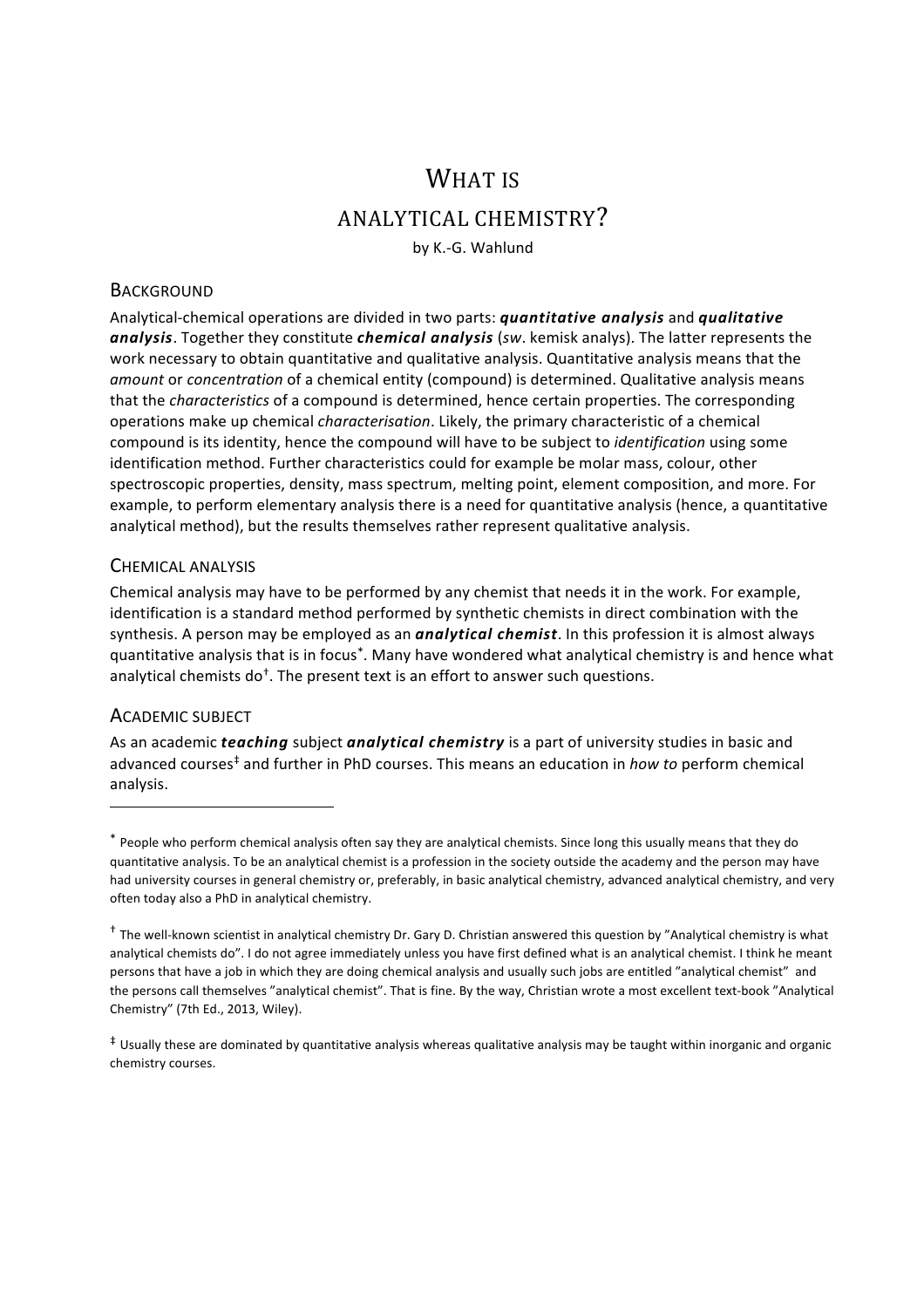The academic *research* within the subject *analytical chemistry* is a *science* which is directed towards creating *new knowledge* so that chemical analysis can be improved to respond to increasing and *new demands*. In the science of analytical chemistry we use existing knowledge in the other chemistry subjects (inorganic, organic, physical, and biochemistry). Sometimes however, but rarely, it could happen that an analytical chemist stumbles over a new, hitherto unknown, phenomenon and thereby contributes also to the other subjects, and vice versa. Many analytical-chemical methods have been created out of the needs by researchers in the other subjects and other fields.

### "METHOD SCIENCE"

Chemical analysis, necessarily, is a practical work, like all other chemistry subjects (except theoretical chemistry and theoretical physical chemistry). To perform it one needs a *method* that describes *how to* do *it*. Such sciences are sometimes termed "method science". To understand what a method science is you can make a parallel to everyday work in the society. In preparing this text I wanted to present it as a pdf-file, hence I used a laptop computer to type it. A plumber needs specific tools to do the work correctly. A cook (like perhaps yourself) needs a specific tool to prepare whipped cream. The carpenter needs a hammer, and so on. To build a house we need many different tools such the hammer, the ruler, the pencil, the saw, and many more. Without these tools no house could be built. To conclude: to *build* something requires certain **tools** (*sw.* redskap). To build a *new kind* of house construction we may need different and new tools. If a completely new kind of house construction would be invented we would need a number of completely new tools that would have to be *invented* or *developed* by someone. If we turn our interest again to chemical analysis this "someone" may well be an analytical chemist who is facing a new kind of *analyte* or a new kind of *sample* for which there does not yet exist any method for chemical analysis.

Academically, there is an important difference between the terms analytical chemistry and chemical analysis. Analytical chemistry is (1) a science, more closely, a *method science*, since the ultimate goal is to create new and improved ways (*read: tools* and *methods*) of performing chemical analysis. The term analytical chemistry also represents (2) the *field of knowledge* in chemical analysis. Tools are required as well in all other chemistry subjects, even theoretical chemistry (the answer here may be the computer; I exclude the human brain as a tool, but it really is a tool, quite necessary too). It would be a simple matter to present a long list of such tools but I leave this to yourself (and only a few examples would be enough for you to get the idea right).

## In summary, the *essence* of the *academic research subject* **analytical chemistry** is to **create new** *tools* for *new needs*.

Academic analytical chemistry strives to serve the community of chemists, especially the analytical chemists, with the new necessary tools (analytical-chemical methods) that may be needed as a response to new needs occurring in chemical analysis. Without the new tools there could never be the necessary improvement in chemical analysis.

# WHAT IT IS NOT: "method development" and "applications"

Chemical analysis should be understood as *applied analytical chemistry*. In chemical analysis the quantitative and qualitative analysis is done according to existing accepted methods (read: knowledge) or after modification of existing methods, using established tools, to make them suited for a particular sample or compound. This modification work is often called *method development* and involves adaptations necessary in relation to the specific sample or compound. The adaptations are based on